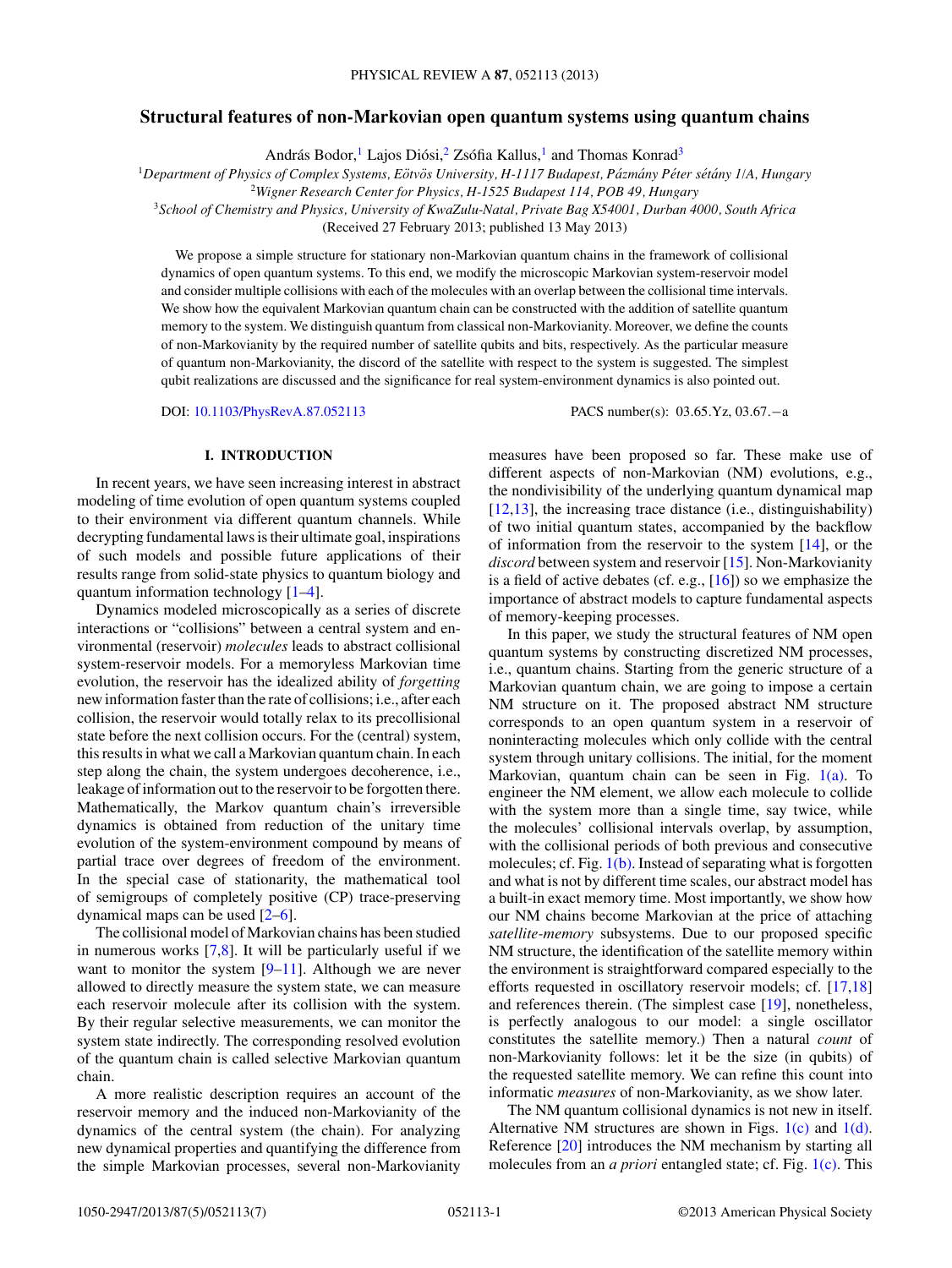<span id="page-1-0"></span>

FIG. 1. Quantum chains: different system-reservoir collision models (*ρ*: system state; ξ : reservoir molecule state; *U*: system-molecule unitary collision operator). (a) Standard Markovian chain: the system interacts with each independent molecule once. (b) The proposed NM chain: the system interacts with each independent molecule twice, with overlap between collisional intervals of "nearest" molecules. (c) NM chain in [\[20\]](#page-6-0): the system interacts with each molecule only once, but the molecules are initially entangled. (d) NM chain in [\[21\]](#page-6-0): the system interacts with the same molecule multiple times.

work focuses on the molecular realization of a single NM step instead of general NM chains. In [\[21\]](#page-6-0), the environment consists of a single molecule and this molecule collides with the system consecutively, many times; cf. Fig. 1(d). In [\[22\]](#page-6-0), the system qubit is repeatedly interacting with an environment consisting of only two qubits. In [\[23\]](#page-6-0), the previous molecule interacts with the next before finally leaving the compound. It shows a strong relationship and shares advantages with our work. (Using our circuit representation, the identification of the satellite memory and the derivation of the equivalent Markovian chain is straightforward.) An important advantage of our NM structure is that it can invariably host the monitoring of the system, which was so instrumental for quantum Markov chains but becomes complicated in structure Fig.  $1(c)$  and impossible in Fig. 1(d).

In Sec.  $II$ , the exact notion of a nonselective and a selective quantum Markovian chain is defined. The definition is extended for quantum NM chains in Sec. III. Then, Sec. [IV](#page-2-0) contains our results demonstrated on the toy models of one-qubit NM chains. Based on these results, we discuss in Sec. [V](#page-4-0) an alternative measure of quantum non-Markovianity, as well as a distinction between classical and truly quantum non-Markovianity.

# **II. QUANTUM MARKOV CHAIN**

To define Markov chains, we apply the toolbox containing CP maps, Kraus matrices, positive operator-valued measures (POVMs), and selective and nonselective quantum measurements, detailed by the monographs [\[2–6\]](#page-6-0). We understand by a nonselective Markov chain a series of quantum states  $\varrho_0, \varrho_1, \ldots, \varrho_t$  of a given system where each state along the chain depends only on the preceding state, respectively:

$$
\varrho_{t+1} = \mathcal{M}_t \varrho_t; \quad t = 0, 1, 2, \dots,
$$
 (1)

where  $\mathcal{M}_t$  are CP maps. If not stated otherwise, we restrict ourselves to stationary chains  $\mathcal{M}_t = \mathcal{M}$ . A CP map can always



FIG. 2. Selective Markov chain: the refinement of the nonselective one in Fig.  $1(a)$ . The post-collisional state of the molecule is measured and yields the random outcome *λ*.

be represented by certain Kraus matrices  $M_\lambda$  such that

$$
\mathcal{M}\varrho = \sum_{\lambda} M_{\lambda} \varrho M_{\lambda}^{\dagger}.
$$
 (2)

Accordingly, nonselective Markov chains (1) can be decomposed into selective Markov chains given by the recursion relation

$$
\varrho_{t+1} = \frac{1}{p_{\lambda,t}} M_{\lambda} \varrho_t M_{\lambda}^{\dagger}.
$$
 (3)

*λ* may represent the random outcome of a POVM measurement characterized by the matrices  $M_{\lambda}$ . Here,  $Tr M_{\lambda} \varrho_t M_{\lambda}^{\dagger}$  is the outcome probability. As a matter of fact, the selective chain  $\rho_t$  depends on all measurement outcomes  $\lambda$  prior to *t*; this dependence is suppressed in our notation. The stochastic average of the selective Markov chain (3) over the measurement outcomes  $λ$  yields the nonselective Markov chain  $(1)$ .

We can always construct a microscopic model for a given quantum Markov chain. Consider an abstract ideal gas (reservoir) of identical molecules each in state *ξ* . Independent unitary collisions will generate the CP map  $\mathcal M$  of (1):

$$
\varrho_{t+1} = \operatorname{Tr}_{\operatorname{res}}[U(\varrho_t \otimes \xi)U^{\dagger}], \tag{4}
$$

where  $U$  is the collision matrix and  $T_{\text{res}}$  is the partial trace over the molecule state. The process is shown in Fig.  $1(a)$ . Any map  $(2)$  can be generated by a suitable unitary mechanism  $(4)$ , whereas the choice of *U* and  $\xi$  is never unique [\[5,6\]](#page-6-0). If we inspect, i.e., measure, the post-collisional state of the molecule, we get the underlying microscopic model of the selective Markov chain (3), shown in Fig. 2. As to determining Kraus matrices  $M_{\lambda}$ , their possible choice is simple if the molecules are prepared in pure state  $\xi = |\Psi\rangle \langle \Psi|$ ,

$$
M_{\lambda} = \langle \lambda | U | \Psi \rangle. \tag{5}
$$

We show concrete examples in Sec. [IV.](#page-2-0)

# **III. QUANTUM NON-MARKOV CHAIN**

Consider the chain

$$
\varrho_t = \mathcal{M}(t)\varrho_0, \quad t = 0, 1, 2, \dots,
$$

where  $\mathcal{M}(t)$  is a *t*-dependent CP map. The chain is Markovian [see  $(1)$ ] if  $\mathcal{M}(t)$  is *divisible*, i.e., can be written in the following form:

$$
\mathcal{M}(t) = \mathcal{M}_t \mathcal{M}(t-1), \quad t = 1, 2, \dots,
$$
 (7)

with some sequence of CP maps  $M_1, M_2, \ldots, M_t$ . To be clear, we require that

$$
\mathcal{M}(1) = \mathcal{M}_1, \quad \mathcal{M}(2) = \mathcal{M}_2 \mathcal{M}_1,
$$
  

$$
\mathcal{M}(3) = \mathcal{M}_3 \mathcal{M}_2 \mathcal{M}_1, \text{ etc.}
$$
 (8)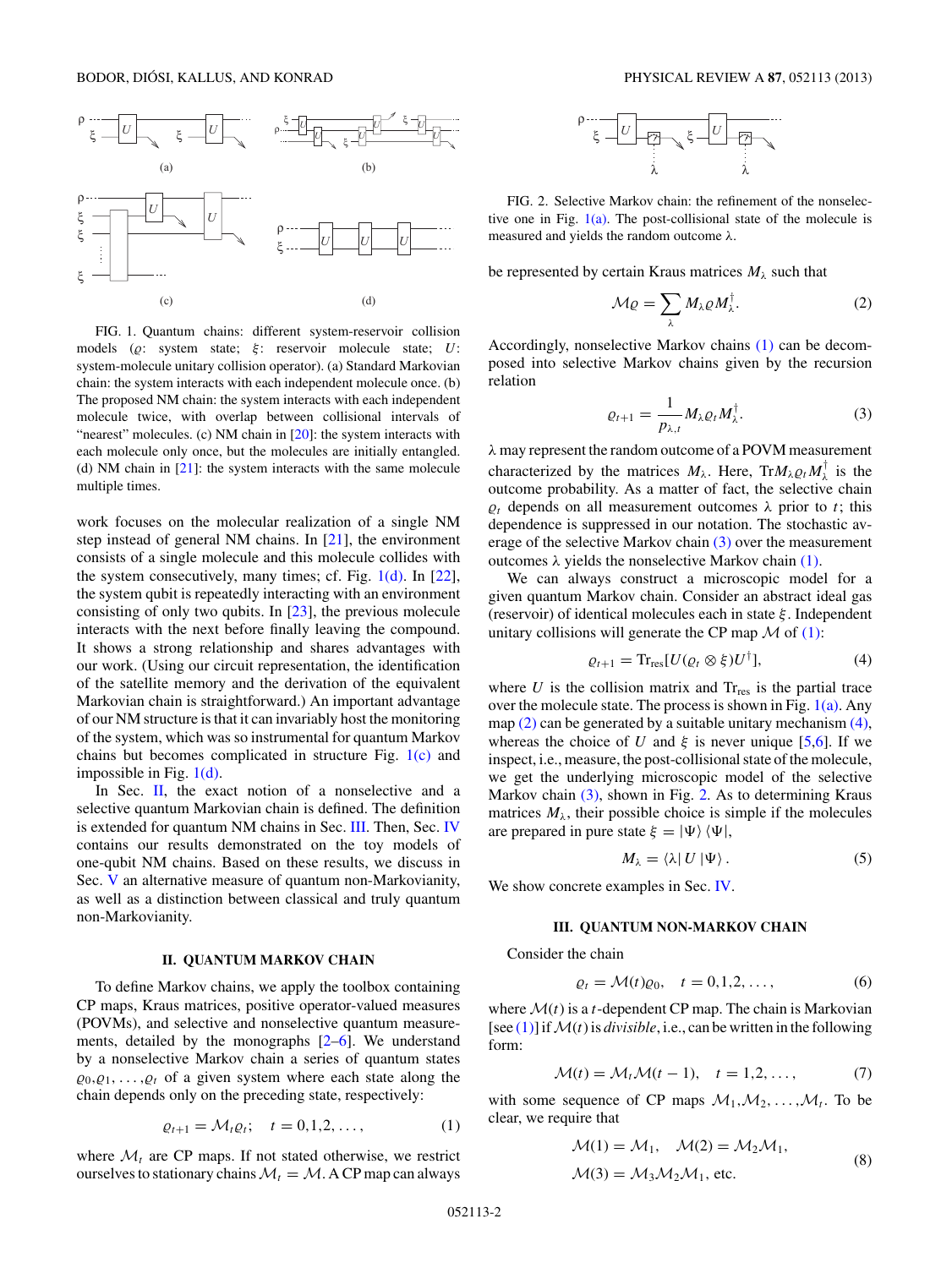<span id="page-2-0"></span>

FIG. 3. Selective NM chain: the refinement of the nonselective one in Fig. [1\(b\).](#page-1-0) The post-collisional (i.e., after the double collision) state of the molecule is measured and yields the random outcome *λ*.

If such a sequence  $\mathcal{M}_1, \mathcal{M}_2, \ldots, \mathcal{M}_t$  does not exist, i.e., when  $\mathcal{M}(t)$  is not divisible into the same set of factors for all *t*, then the chain  $\rho_t$  is NM.

The microscopic mechanism of quantum non-Markovianity can be quite complicated. A recent study [\[20\]](#page-6-0) considers single-qubit maps which are not divisible at all. To model such maps microscopically, a class of finite NM chains has been constructed. Its key mechanism has been independent collisions with entangled molecules; the general structure is shown in Fig.  $1(c)$ . Another work  $[21]$  considered a single-qubit environment, interacting unlimited times with the system qubit via a controlled rotation. Our approach will be different and elementary. We construct a class of stationary non-Markovianity. Our molecules are independent and do not become entangled prior to their collisions with the system. However, they will collide multiple times twice, for simplicity's sake—and this constitutes the memory mechanism. Figure  $1(b)$  shows the general NM structure. Unlike the previous NM structure shown in Fig.  $1(d)$ , ours allows us, by its construction, to insert measurements without changing the physics of the process. Obviously, we can insert measurements on each molecule after its second collision, as shown in Fig. 3.

Rather than discussing this NM model generally, in what follows we concentrate on its simplest qubit realizations.

## **IV. ONE-QUBIT NON-MARKOV CHAINS**

In order to highlight the similarities and differences, first, in Sec. IV A, we are going to construct a one-qubit Markov chain, and then, in Secs. [IV B](#page-3-0) and [IV C,](#page-4-0) by extending it, we study two different NM structures.

Throughout this section, the molecules constituting the reservoir are single qubits in pure initial states  $\xi = |\Psi_{\phi}\rangle \langle \Psi_{\phi}|$ , where

$$
|\Psi_{\phi}\rangle = \cos\phi|0\rangle + \sin\phi|1\rangle. \tag{9}
$$

For later convenience, we write the state of the molecule as

$$
|\Psi_{\phi}\rangle = \exp(i\phi\sigma_{y})|0\rangle. \tag{10}
$$

#### **A. One-qubit Markov chain**

Let our central system be a single qubit, and let us construct a Markov chain  $(1)$ – $(3)$ ; also see Figs. [1\(a\),](#page-1-0) [2,](#page-1-0) and 4. Couple the molecule in state  $\xi$  to the system qubit in state  $\varrho_t$  via the XOR gate. The corresponding two-qubit unitary operator *U* is the following:

$$
U = \text{XOR}_{\text{sys-mol}}.\tag{11}
$$



FIG. 4. Selective one-qubit Markov chain: collisional model. The system qubit  $\rho$  interacts (collides) with the reservoir qubits (molecules) *ξ* via XOR gates; the post-interaction states of the molecular qubits are measured, yielding the random outcomes *λ*.

The XOR gate installs the unsharp measurement of the system qubit by the molecular qubit. The strength of the measurement is controlled by the parameter  $\phi$  of the molecular precollisional state. If  $\phi = 0, \pi/2$ , the measurement is projective, while  $\phi \approx \pi/4$  yields a weak measurement [\[24\]](#page-6-0); the value  $\phi = \pi/4$ decouples the system from the molecules.

The two Kraus matrices are defined by  $M_{\lambda} = \langle \lambda | U | \Psi_{\phi} \rangle$  for  $\lambda = 0, 1$ ; cf. Eq. [\(5\).](#page-1-0) Inserting (10), we have

$$
M_{\lambda} = \langle \lambda | U \exp(i \phi \sigma_{y}) | 0 \rangle. \tag{12}
$$

To perform the partial trace operation [\(4\)](#page-1-0) from the fourdimensional state  $U(\varrho_t \otimes \xi)U^{\dagger}$  to the two-dimensional state  $\varrho_t$ , we use the deeper-level selective form  $(3)$  for technical reasons.

The unitary evolution of the molecule-system compound  $\xi \otimes \varrho_t$  in the product basis  $|mol,sys\rangle = \{|00\rangle, |01\rangle, |10\rangle, |11\rangle\}$ is given by

$$
U \exp(i\phi \sigma_{y}) = \begin{pmatrix} \cos \phi & -\sin \phi & \\ \sin \phi & \cos \phi & \\ \sin \phi & \cos \phi & -\sin \phi \end{pmatrix} . \tag{13}
$$

The two Kraus matrices in this representation are simply the left block matrices of *U*,

$$
M_0 = \begin{pmatrix} \cos \phi & \\ & \sin \phi \end{pmatrix}, \quad M_1 = \begin{pmatrix} \sin \phi & \\ & \cos \phi \end{pmatrix} . \tag{14}
$$

The non-selective Markov chain  $(1)$  is as trivial as <sup>1</sup>

$$
\varrho_{00}^{t+1} = \varrho_{00}^t, \quad \varrho_{11}^{t+1} = \varrho_{11}^t, \quad \varrho_{01}^{t+1} = \sin(2\phi)\varrho_{01}^t, \quad (15)
$$

i.e., the diagonal elements are preserved while the offdiagonals will step towards zero unless we took the singular molecular states with  $\phi = \pi/4$ :

$$
\varrho_{\infty} = \begin{pmatrix} \varrho_{00}^0 & 0 \\ 0 & \varrho_{11}^0 \end{pmatrix} . \tag{16}
$$

We can say that our Markov chain with  $\phi \neq \pi/4$  is asymptotically equivalent with a single von Neumann projective measurement. Even if the single collisions are in the weak measurement regime, their cumulative effect is the projective measurement, as is well known, e.g., from [\[9–11\]](#page-6-0).

<sup>&</sup>lt;sup>1</sup>Be cautious: we swing from notation  $\rho_t$  to  $\rho^t$  whenever we must indicate matrix indices as well.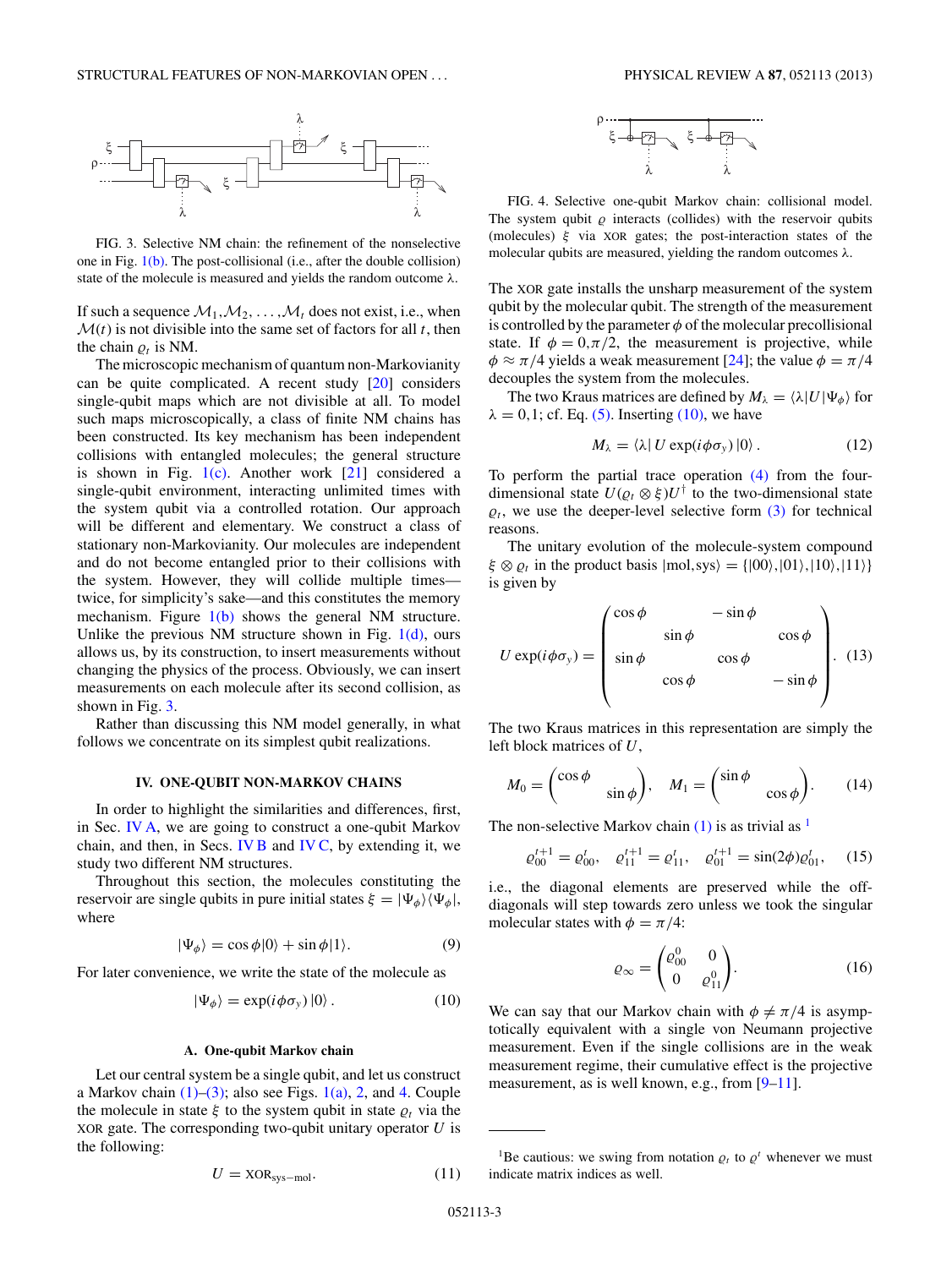<span id="page-3-0"></span>To construct the simplest non-Markov chain, let each molecule interact with the system qubit twice, and let there be an overlap between subsequent collisional periods; see Fig.  $5(a)$ . We are interested in stationary chains, hence the pattern of double collision will identically repeat itself along the chain. Note, however, that the starting pattern must always be a "broken" one, i.e., in the beginning there is a molecule that collides only once with the central system.

From the classical theory of NM chains with finite memory time, we know that adding a suitable amount of memory (bits) to the system yields an equivalent Markovian chain. Similarly, we attach a memory qubit to the system qubit. We can make, e.g., one distinguished molecule the memory. Consider the resulting scheme in Fig. 5(b), equivalent with Fig.  $5(a)$ . The system + memory compound is a two-qubit composite system whose state will be denoted by  $\tilde{\varrho}_t$  and, as we see, it undergoes independent collisions with the rest of the molecules of state *ξ* each. Our trick is that we repeatedly swap all system-environment entanglement into the system-memory compound.

Accordingly, we have obtained a Markovian quantum chain for the system + memory compound  $\tilde{\varrho}_t$  instead of the system  $\rho_t$  alone. Markovian structure  $(1)$ – $(4)$  applies invariably. The molecule-memory-system compound is a three-qubit system. The three-qubit unitary operation *U* is the following:

$$
U = \text{XOR}_{\text{sys-mol}} \text{SWAP}_{\text{mol-mem}} \text{XOR}_{\text{sys-mol}}.
$$
 (17)

In the basis  $|mol, mem,sys\rangle = \{|000\rangle, |001\rangle, |010\rangle, \ldots,$  $|111\rangle$ , we calculate the collision matrix (17) times  $\exp(i\phi\sigma_{\nu})$ ,



FIG. 5. Equivalent one-qubit NM and two-qubit Markov chains. (a) NM chain: the system qubit  $\rho$  interacts (collides) twice with the same reservoir qubits (molecules) *ξ* via two XOR gates, with overlap between "nearest" molecules; the post-interaction states of the molecular qubits are measured, yielding the random outcomes *λ*. (b) Equivalent Markov chain: the system-satellite two-qubit  $\tilde{\varrho}$  compound interacts (collides) with the reservoir qubits (molecules) *ξ* via the SWAP and two XOR gates, but without the overlap between collisional intervals of different molecules; the post-interaction states of the molecular qubits are measured, yielding the random outcomes *λ*.

with notations  $c = \cos \phi$  and  $s = \sin \phi$ :

$$
U \exp(i\phi \sigma_y) = \begin{pmatrix} c & -s & & & \\ & s & & & c \\ s & & c & & \\ & c & & -s & \\ & s & & c & \\ & & & c & & \\ & & & & c & \\ & & & & & -s \end{pmatrix} . \quad (18)
$$

According to  $(12)$ , the two Kraus matrices  $M_0$  and  $M_1$  in the basis  $|mem,sys\rangle = \{|00\rangle, |01\rangle, |10\rangle, |11\rangle\}$  are given by the upper-left and lower-left  $4 \times 4$  blocks, respectively,

$$
M_0 = \begin{pmatrix} c & 0 \\ 0 & s \\ s & 0 \\ 0 & c \end{pmatrix}, \quad M_1 = \begin{pmatrix} 0 & c \\ s & 0 \\ 0 & s \\ c & 0 \end{pmatrix}. \tag{19}
$$

Using these Kraus matrices, the nonselective Markov chain [\(1\)](#page-1-0) reads

$$
\tilde{\varrho}_{t+1} = \begin{pmatrix}\nc^2(\tilde{\varrho}_{00}^t + \tilde{\varrho}_{22}^t) cs (\tilde{\varrho}_{03}^t + \tilde{\varrho}_{21}^t) cs (\tilde{\varrho}_{00}^t + \tilde{\varrho}_{22}^t) c^2 (\tilde{\varrho}_{03}^t + \tilde{\varrho}_{21}^t) \\
cs (\tilde{\varrho}_{30}^t + \tilde{\varrho}_{12}^t) s^2 (\tilde{\varrho}_{11}^t + \tilde{\varrho}_{33}^t) s^2 (\tilde{\varrho}_{30}^t + \tilde{\varrho}_{12}^t) cs (\tilde{\varrho}_{11}^t + \tilde{\varrho}_{33}^t) \\
cs (\tilde{\varrho}_{00}^t + \tilde{\varrho}_{22}^t) s^2 (\tilde{\varrho}_{03}^t + \tilde{\varrho}_{21}^t) s^2 (\tilde{\varrho}_{00}^t + \tilde{\varrho}_{22}^t) cs (\tilde{\varrho}_{03}^t + \tilde{\varrho}_{21}^t) \\
c^2 (\tilde{\varrho}_{30}^t + \tilde{\varrho}_{12}^t) cs (\tilde{\varrho}_{11}^t + \tilde{\varrho}_{33}^t) cs (\tilde{\varrho}_{30}^t + \tilde{\varrho}_{12}^t) c^2 (\tilde{\varrho}_{11}^t + \tilde{\varrho}_{33}^t) \end{pmatrix} . \tag{20}
$$

On the right-hand side, we can identify the diagonal part of the system density matrix  $\varrho_{00}^t = (\tilde{\varrho}_{00}^t + \tilde{\varrho}_{22}^t)$  and  $\varrho_{11}^t =$  $(\tilde{\varrho}_{00}^t + \tilde{\varrho}_{33}^t)$  as well as the specific correlation  $\tilde{C}_{x-}^t = \text{Tr}(\tilde{\sigma}_x \otimes$  $\sigma$ <sup>-</sup> $\tilde{\varrho}_t$ ) =  $(\tilde{\varrho}_{03}^t + \tilde{\varrho}_{21}^t)$  between the memory and the system. Observe that all of these quantities are invariants along our NM chain. Not surprisingly then, the chain will immediately reach the stationary state  $\tilde{\varrho}_1 = \tilde{\varrho}_2 \cdots = \tilde{\varrho}_\infty$  fully parametrized by the above invariants,

$$
\tilde{\varrho}_{\infty} = \begin{pmatrix} c^2 \varrho_{00}^0 & csC_{x}^0 & cs\varrho_{00}^0 & c^2 C_{x}^0 \\ csC_{x}^0 & s^2 \varrho_{11}^0 & s^2 C_{x}^0 & cs\varrho_{11}^0 \\ cs\varrho_{00}^0 & s^2 C_{x}^0 & s^2 \varrho_{00}^0 & csC_{x}^0 \\ c^2 C_{x}^0 & cs\varrho_{11}^0 & csC_{x}^0 & c^2 \varrho_{11}^0 \end{pmatrix} . \tag{21}
$$

The free parameter  $C_{x\pm}^0$  depends on the starting "broken" pattern. For the case shown in Figs.  $5(a)$  and  $5(b)$ , it can be set to zero, assuming uncorrelated initial satellite memory with  $\langle \sigma_{x} \rangle = 0$ . The above stationary state of the memory+system compound then becomes a separable, disentangled state,

$$
\tilde{\varrho}_{\infty} = \varrho_{00}^{0} |\Psi_{\phi}\rangle\langle\Psi_{\phi}| \otimes |0\rangle\langle0| + \varrho_{11}^{0} |\Psi_{\phi}'\rangle\langle\Psi_{\phi}'| \otimes |1\rangle\langle1|, \qquad (22)
$$

where the memory state  $|\Psi_{\phi}'\rangle = s |0\rangle + c |1\rangle$  is not orthogonal to  $|\Psi_{\phi}\rangle = c |0\rangle + s |1\rangle$  (unless  $\phi = \pi/4$ ). The stationary density matrix  $\rho_1 = \rho_2 ... = \rho_\infty$  of our central system is trivial,

$$
\varrho_{\infty} = \text{Tr}_{\text{mem}}\tilde{\varrho}_{\infty} = \begin{pmatrix} \varrho_{00}^0 & 0 \\ 0 & \varrho_{11}^0 \end{pmatrix} . \tag{23}
$$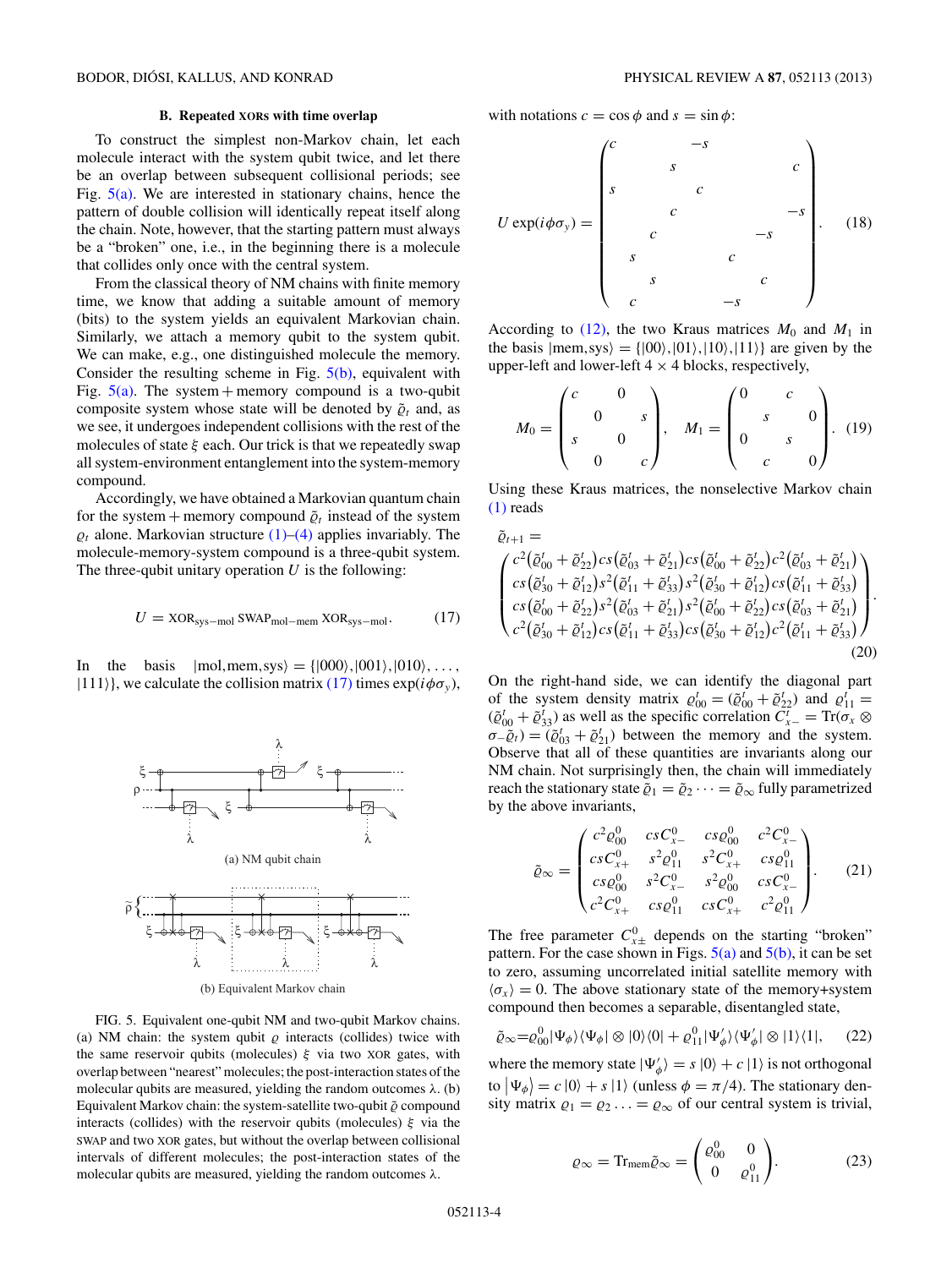<span id="page-4-0"></span>It is the mixture of the basis states with the initial population, as if  $\varrho_0$  were ideally measured by the collective of the molecules, like in the case of the Markovian chain; cf. Sec. [IV A.](#page-2-0)

The repeated-XOR model has trivial invariants, and this is the reason it already reaches the asymptotic state in one step.

### **C. Distributed XORs with time overlap**

In order to make a NM chain evolve asymptotically towards the stationary state, we must assure that there are fewer trivial invariants. Let us go back for a moment to the Markovian chain with single XOR collisions [\(13\)](#page-2-0) and introduce a NM variant. Suppose that each XOR collision takes a finite time and subsequent XOR operations overlap in time. To construct a simplest discrete model of time-distributed XOR, we make XOR in two steps separated by unit time. Let both steps correspond to the following square root of XOR:

$$
\sqrt{\text{XOR}} = \begin{pmatrix} 1 & & & \\ & 1 & & \\ & & \sqrt{i/2} & -i\sqrt{i/2} \\ & & -i\sqrt{i/2} & \sqrt{i/2} \end{pmatrix} . \tag{24}
$$

(Here the convention  $\sqrt{i/2} = e^{i\pi/8}/\sqrt{2}$  has been chosen.) Our non-Markovian model is shown in Fig.  $5(a)$ , with the XOR collisions replaced by the above  $\sqrt{XOR}$ .

Obviously, we have the equivalent Markov chain, like in Fig.  $5(b)$ , and we can perform the same calculations as before. We calculate the unitary matrix

$$
U = \sqrt{\text{XOR}}_{\text{sys-mol}} \text{SWAP}_{\text{mol-mem}} \sqrt{\text{XOR}}_{\text{sys-mol}} \tag{25}
$$

times  $\exp(i\phi\sigma_v)$ , and read out the two Kraus matrices,

$$
M_0 = \begin{pmatrix} c & 0 \\ i\bar{\beta} & \bar{\beta} \\ s & 0 & -i\beta \end{pmatrix}, \quad M_1 = \begin{pmatrix} 0 & c \\ \bar{\beta} & i\bar{\beta} \\ 0 & s \\ -i\beta & \beta \end{pmatrix},
$$
(26)

with  $\beta = e^{i\phi}/2$ . These Kraus matrices in [\(2\)](#page-1-0) yield, after direct calculations, the following Markovian chain [\(1\)](#page-1-0) for the memorysystem compound,

$$
\tilde{\varrho}_{t+1} = \begin{pmatrix} c^{2} (\tilde{\varrho}_{00}^{t} + \tilde{\varrho}_{22}^{t}) & c \beta \Delta_{t} & cs (\tilde{\varrho}_{00}^{t} + \tilde{\varrho}_{22}^{t}) & ic \bar{\beta} \Delta_{t} \\ c \bar{\beta} \bar{\Delta}_{t} & 1/2 (\tilde{\varrho}_{11}^{t} + \tilde{\varrho}_{33}^{t}) & s \bar{\beta} \bar{\Delta}_{t} & 2i \bar{\beta}^{2} (\tilde{\varrho}_{11}^{t} + \tilde{\varrho}_{33}^{t}) \\ cs (\tilde{\varrho}_{00}^{t} + \tilde{\varrho}_{22}^{t}) & s \beta \Delta_{t} & s^{2} (\tilde{\varrho}_{00}^{t} + \tilde{\varrho}_{22}^{t}) & is \bar{\beta} \Delta_{t} \\ -c \beta i \bar{\Delta}_{t} & -2i \beta^{2} (\tilde{\varrho}_{11}^{t} + \tilde{\varrho}_{33}^{t}) & -s \beta i \bar{\Delta}_{t} & 1/2 (\tilde{\varrho}_{11}^{t} + \tilde{\varrho}_{33}^{t}) \end{pmatrix},
$$
\n(27)

where

$$
\Delta_t = -i(\tilde{\varrho}_{01}^t + \tilde{\varrho}_{23}^t) + (\tilde{\varrho}_{03}^t + \tilde{\varrho}_{21}^t) \tag{28}
$$

and it satisfies a closed evolution equation,

$$
\Delta_{t+1} = \sin(2\phi)\Delta_t, \tag{29}
$$

and therefore this is a convenient parametrization. It follows from  $(27)$  that the matrix elements not containing  $\Delta$  will take their final stationary values immediately after the first step, just like in our previous model in Sec. [IV B.](#page-3-0) However, the elements with  $\Delta$  show an exponential relaxation (29) toward zero if  $\sin(2\phi) \neq 0$ . The relaxation of  $\Delta_t$  governs the asymptotic diagonalization of the system density matrix,

$$
\varrho_{t} = \text{Tr}_{\text{mem}}\tilde{\varrho}
$$
\n
$$
= \begin{pmatrix} \varrho^{t=0} & [1 + i \sin(2\phi)]\Delta_{t}/2 \\ [1 - i \sin(2\phi)]\bar{\Delta}_{t}/2 & \varrho^{t=0} \\ [1 - i \cos(2\phi)]\bar{\Delta}_{t}/2 & \varrho^{t=0} \end{pmatrix} .
$$
\n(30)

Indeed, for  $t = \infty$ , one has  $\Delta_{\infty} = 0$ ; the system density matrix  $\varrho_{\infty}$  becomes diagonal with the initial populations  $\varrho_{00}^0, \varrho_{11}^0$ . As to the stationary density matrix  $\tilde{\varrho}_{\infty}$  of the memory-system compound, the Markov chain (27) yields a separable state again, like in our previous model in Sec. [IV B.](#page-3-0) This time we

get

$$
\tilde{\varrho}_{\infty} = \varrho_{00}^{0} |\Psi_{\phi}\rangle\langle\Psi_{\phi}| \otimes |0\rangle\langle0| + \varrho_{11}^{0} |\Psi_{\phi}'\rangle\langle\Psi_{\phi}'| \otimes |1\rangle\langle1|, (31)
$$

where the memory state  $|\Psi_{\phi}'\rangle = (|0\rangle + ie^{2i\phi}|1\rangle)/\sqrt{2}$ , which is different from  $|\Psi_{\phi}\rangle$  in the model in Sec. [IV B,](#page-3-0) is never orthogonal to  $|\Psi_{\phi}\rangle$ . This is what makes our system *quantum* NM, which is a distinction discussed in the next section.

### **V. CLASSICAL AND QUANTUM NON-MARKOVIANITY**

Our construction of NM quantum chains may become universal if we allow for more than two repeated collisions with a single molecule and/or overlaps of collision periods between more than two molecules. Whether or not an arbitrary NM chain will be reducible to ours remains an open theoretical issue. Our class of NM chains is unique for at least one thing: we can always identify the satellite memory to make the time evolution of the resulting system-memory compound a Markovian chain. We can always read-out from the circuit of the NM chain how many qubits are needed for the satellite memory. This number of qubits is a useful *count* of non-Markovianity of our chain, e.g., in computational simulation, this number gives an upper bound on how much data should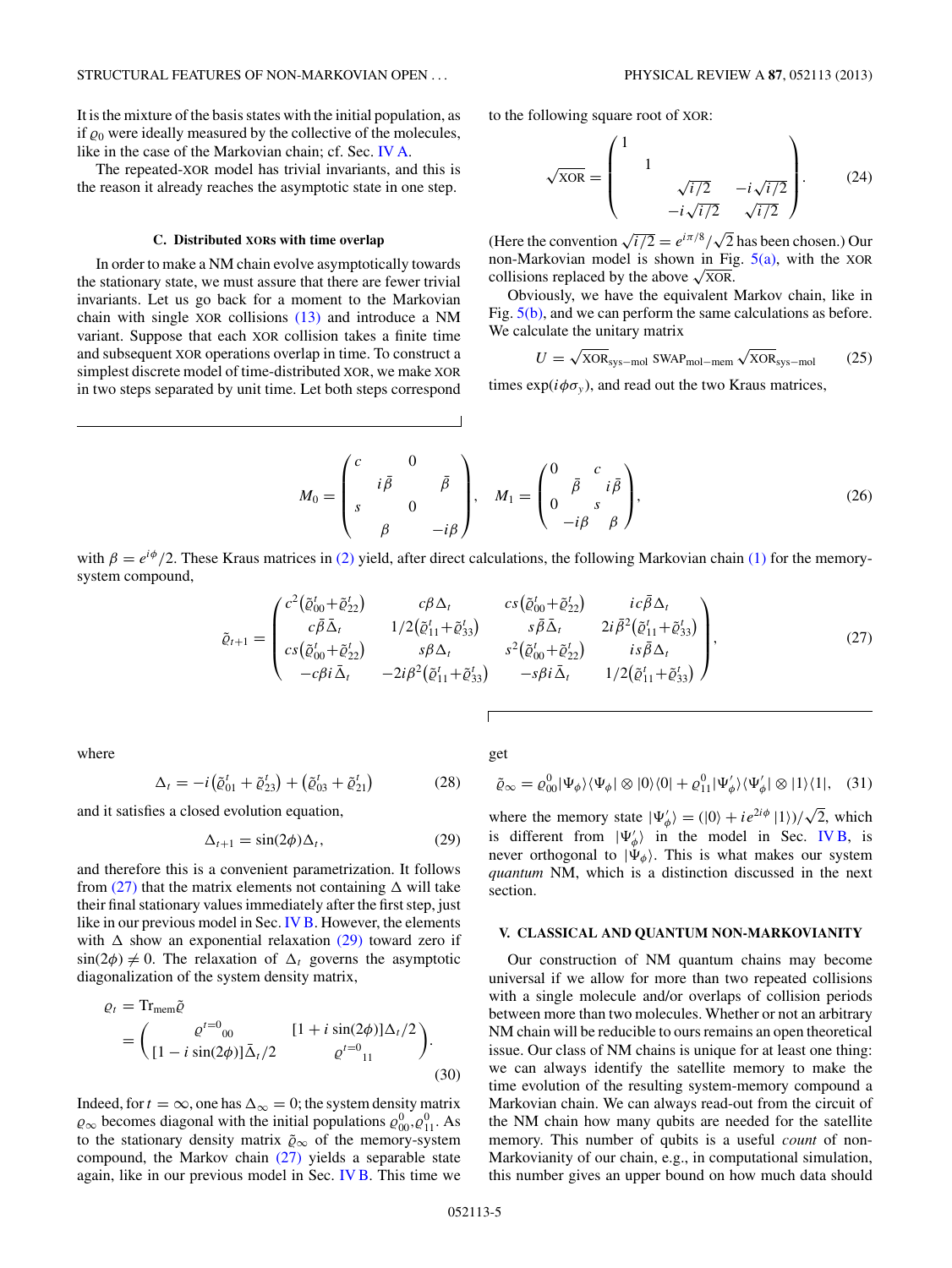be stored dynamically together with the data of our system of interest.

However, this count may be significantly larger than the amount of information to be contained in the satellite. Suppose that we have determined the minimum number of qubits needed for the satellite, so the count of non-Markovianity is known. Then, a suitable informatic quantity, such as the mutual information [\[5,6\]](#page-6-0) of the satellite memory (*M*) and the system (*S*), might play the role of non-Markovianity *measure*  $\mu_{NM}$ . In the stationary regime, one gets

$$
\mu_{NM} = I(S : M) = H(S) + H(M) - H(S, M), \quad (32)
$$

where *H* stands, in turn, for the von Neumann entropy of the *S* state  $Tr_{mem}\tilde{\varrho}_{\infty} = \varrho_{\infty}$ , of the *M* state  $Tr_{sys}\tilde{\varrho}_{\infty}$ , and of the composite state ˜*-*∞.

We should stop for a second and distinguish *quantum* from *classical* non-Markovianity. The attentive reader may have noticed that our construction of quantum NM chains in itself has nothing particular for quantum chains; it roots in a similar construction of classical NM chains. In fact, any classical NM chain can be represented by an equivalent Markovian chain if we assign a sufficient satellite memory. The minimum size of the satellite memory (e.g., in bits) is the natural count of non-Markovianity; the mutual information may be the measure of non-Markovianity. In the case of a generic quantum NM chain, it may happen that the minimum satellite memory still consists of bits, and qubits are not required at all. In this case, we say that the chain is *classically NM*, and its quantum non-Markovianity is zero. It is remarkable that both NM chains in Sec. [IV](#page-2-0) have turned out to be quantum NM. If we look at the composite states  $(22)$  and  $(31)$  of the system + satellite compound, we see that classical satellite bits would not work, and we need satellite qubits. Although we got zero stationary entanglement between the system and satellite, it does not mean the lack of quantumness. The price of getting rid of quantum non-Markovianity cannot be paid in classical bit instead of qubit. The count of quantum non-Markovianity is 1 for both NM chains. In order to distinguish quantum from classical non-Markovianity, we use the notion of discord [\[25\]](#page-6-0). The classical measure of non-Markovianity may be defined by

$$
\mu_{\rm NM}^{\rm cl} = J(S:M)_{\{\Pi_j^M\}} = H(S) - H\big(S\big|\{\Pi_j^M\}\big),\tag{33}
$$

where the right-most term means the average von Neumann entropy of *S* when the satellite memory is undergoing the projective measurement via the set  $\Pi_j^M$ . The quantum non-Markovianity measure is the discord itself,

$$
\mu_{\rm NM}^{\rm qu} = I(S:M) - J(S:M)_{\{\Pi_j^M\}}.\tag{34}
$$

The sum of quantum and classical non-Markovianity measures yields the total measure  $μ_{NM}$ .

We can check our proposal on the two models of Sec. [IV.](#page-2-0) Since the memory states  $|\Psi_{\phi}\rangle$ ,  $|\Psi_{\phi}'\rangle$  are nonorthogonal, we get nonzero discord. If they were orthogonal, we could get zero discord, and also we could measure the memory after each collision so that a single classical bit 0*,*1 could be retained instead of the memory qubit: the chain would be classically NM in the stationary regime, with non-Markovianity count 1 (bit).



FIG. 6. NM quantum chain of advanced overlap: the system interacts with each independent molecule twice, with overlap between collisional intervals of "nearest" and "next-to-nearest" molecules. (Boxes connected with vertical lines represent the bipartite unitary collisions.)

## **VI. BRIEF SUMMARY AND OUTLOOK**

In the framework of the abstract collision model of systemreservoir interactions, we constructed quantum chains meeting the minimal requirements for NM stationary time evolution. A method of systematic construction of the equivalent Markovian quantum chains using explicit memory allocation is discussed. Due to the transparent NM structure, we can always identify a well-defined part of the reservoir as the memory; this part is called the satellite memory of the system. The time evolution of the system-plus-satellite-memory compound is Markovian. We suggest an alternative distinction: a given quantum NM chain is either quantum NM (if the satellite requires qubits) or classical NM (if bits suffice for the satellite). Accordingly, we suggest the numbers of satellite qubits and bits, respectively, as counts of quantum and classical non-Markovianity of a given quantum chain. The mutual information and discord is proposed to measure non-Markovianity and quantum non-Markovianity, respectively.

Two examples of one-qubit NM chains are discussed. In both examples, the corresponding satellite memory is a single qubit. The stationary state is exactly calculable: the nonvanishing discord of the satellite qubit with respect to the system qubit indicates that our examples are quantum non-Markovian.

Although our calculations are restricted for nonselective NM chains, the structural transparency allows for the selective refinements. The option of monitoring the NM system is inherent in the model.

For achieving a higher level non-Markovianity than discussed in our work [Fig.  $1(b)$ ], one can construct a similar chain with more collisions per molecule and/or longer intervals of overlap. For example, in Fig. 6, the number of collisions is invariably two, whereas the lengths of overlapping intervals have been increased for three collisions. In return, the equivalent Markovian structure needs two satellite qubits instead of one; the non-Markovianity count is 2. The ability to handle complex NM processes may pave the way to the construction of environmental interaction models which better approximate reality.

### **ACKNOWLEDGMENTS**

Support by the Hungarian Scientific Research Fund under Grant No. 75129 and support by the EU COST Action MP100 are acknowledged. The authors thank Tamas Geszti for useful ´ discussions.